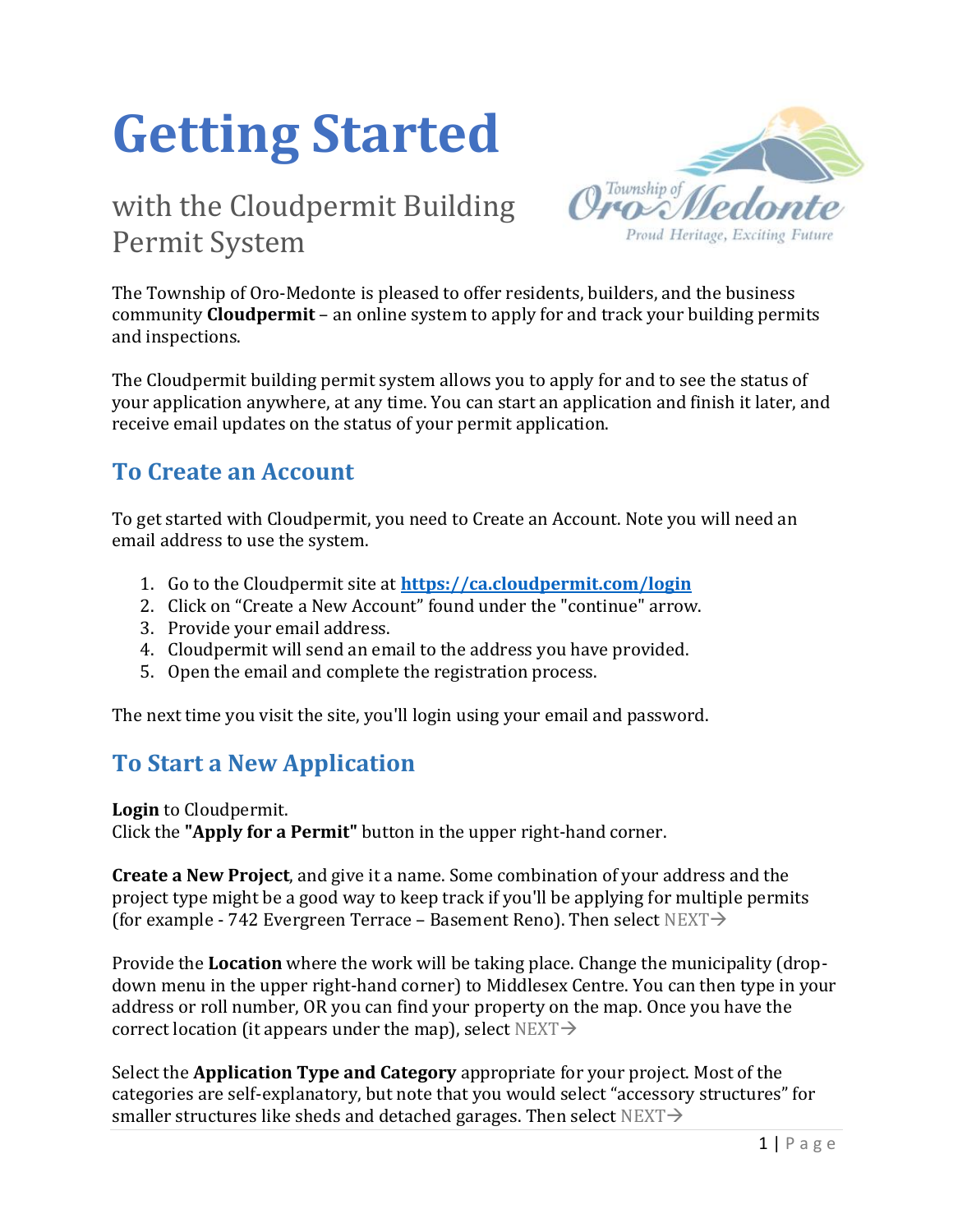At this point, you'll see a **Summary**. Check if the information is accurate. If you need to make changes, use the "Back" button. If everything is correct, select CREATE APPLICATION→

#### **Draft Permit Application**

You'll now see your draft Building Permit application. You'll need to provide a bit more information before submitting your application request.

 $\rightarrow$  Ensure the "receive email notifications" is marked as YES. (Email is the primary way in which we will communicate with you throughout the process.)

**Under "General"** 

Under **Parties of the Application**, you can add email addresses for other people and/or companies that should have access to the application. You may wish to add your spouse, contractor, architect, etc.

- $\rightarrow$  You must have an owner and an applicant. Make sure to include contact information for both. Note the owner and applicant may be the same person.
- $\rightarrow$  When you provide another party's information, you'll be asked to give them permission to modify (change) the application and/or add new applications to the project. For example, you may wish to give your heating contractor the ability to add a new application for a heating permit.
- $\rightarrow$  You can also opt to type in the information manually, in which case the party will not receive an email indicating they have been added to the application.

Under **Application Data**, indicate what type of work you are doing, and the type of building on which you'll be working. When you do that, any additional forms that you are required to complete will appear. Click on the forms and complete the required information.

**Under "Attachments"** 

You may also be required to provide **Attachments** like site plans, architectural drawings, etc. Click on the "Attachments" title to see what is required for your project.

- $\rightarrow$  Upload your items by dragging them into the grey box OR using the "click here" button to select them from your computer.
- $\rightarrow$  Once they have uploaded, select the type of attachment and then select done.
- $\rightarrow$  Do this for all of the required attachments.

If at any time you need to change or update the attachments (prior to submitting your application), you can delete (the little garbage cans) and upload again.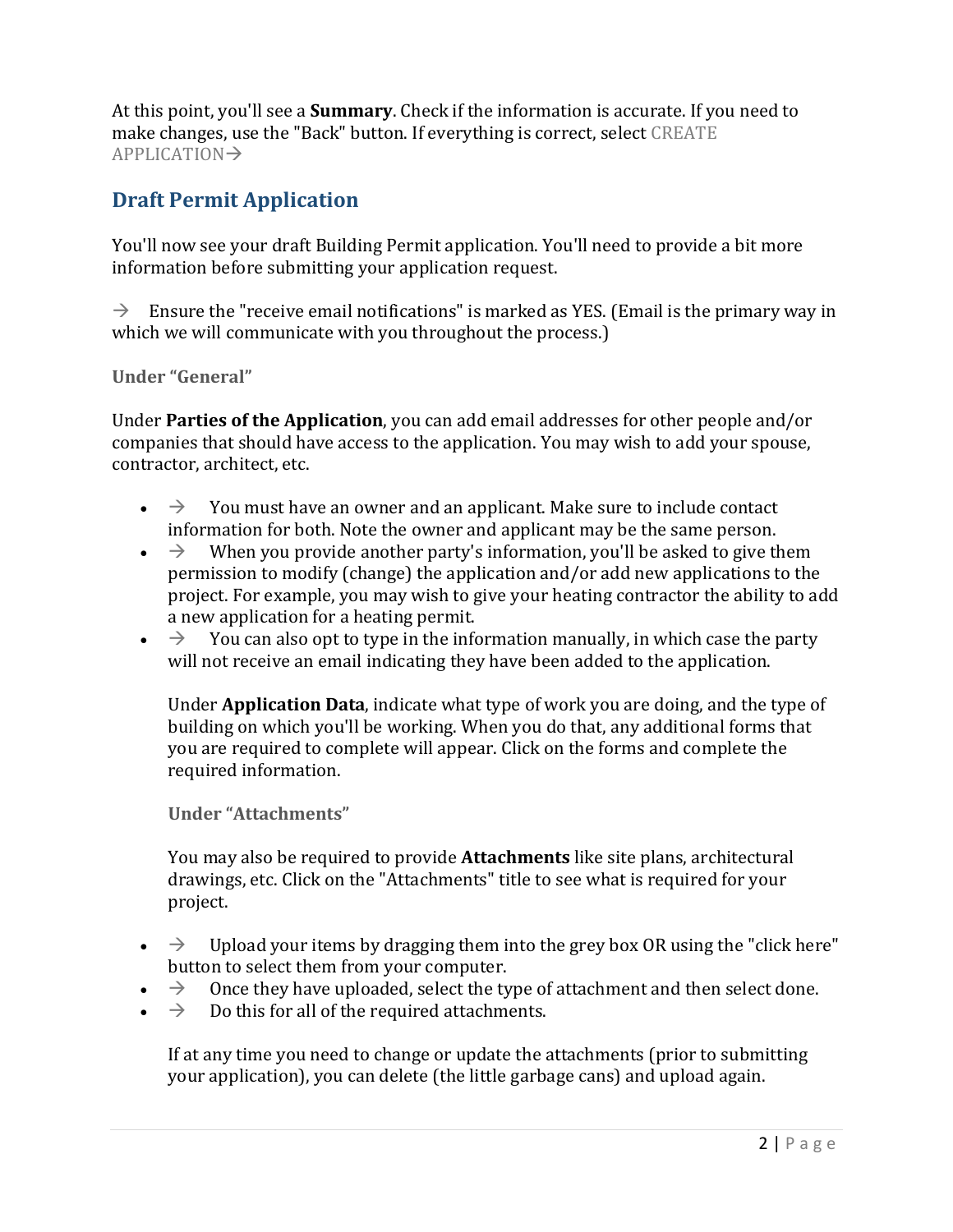#### **Sign Off on the Application**

At this point, you are ready to **Sign Off** on the application, using the button at the top righthand side of the page.

 $\rightarrow$  Review the items listed and indicate if they apply and/or you agree with the terms. Then click "sign off application."

 $\rightarrow$  Note that you can download a copy of the sign-off form at the top of the page.

#### **Submit your Application**

You will receive an email to confirm your application has been submitted, and you'll receive subsequent emails regarding its status. You will also receive an email advising you when the building permit is ready and how to pay.

# **To Pay for your Permit**

Invoices for your permit will be uploaded into Cloudpermit. Fees can be easily paid via credit card to a maximum of \$5000. If you would prefer, you can also pay by cash, debit or cheque at the municipal office during business hours.

# **To Request an Inspection**

Once you have received your permit and the work is underway, you will require building inspectors to visit your site and sign-off on your work at various points in the project. You can request these inspections through Cloudpermit.

To book an inspection, login to Cloudpermit and select "Go to project" under the project requiring an inspection. Then select the application by clicking on the address.

A page will pop-up with the details of your project's location. At the bottom of that page you'll see the heading "**Work & Construction**" and a box entitled "Inspections." Click on "Show upcoming inspections" and select "Request inspection" under the building element you are ready to have reviewed.

Under the "New inspection request" that pops-up, select the date and time you would like to request.

You will see the unconfirmed request listed.

Once staff receive the request, you will receive an email confirmation for the inspection.

 $\rightarrow$  Note: If you need to change the date or time, or cancel the request, select "Modify" request."